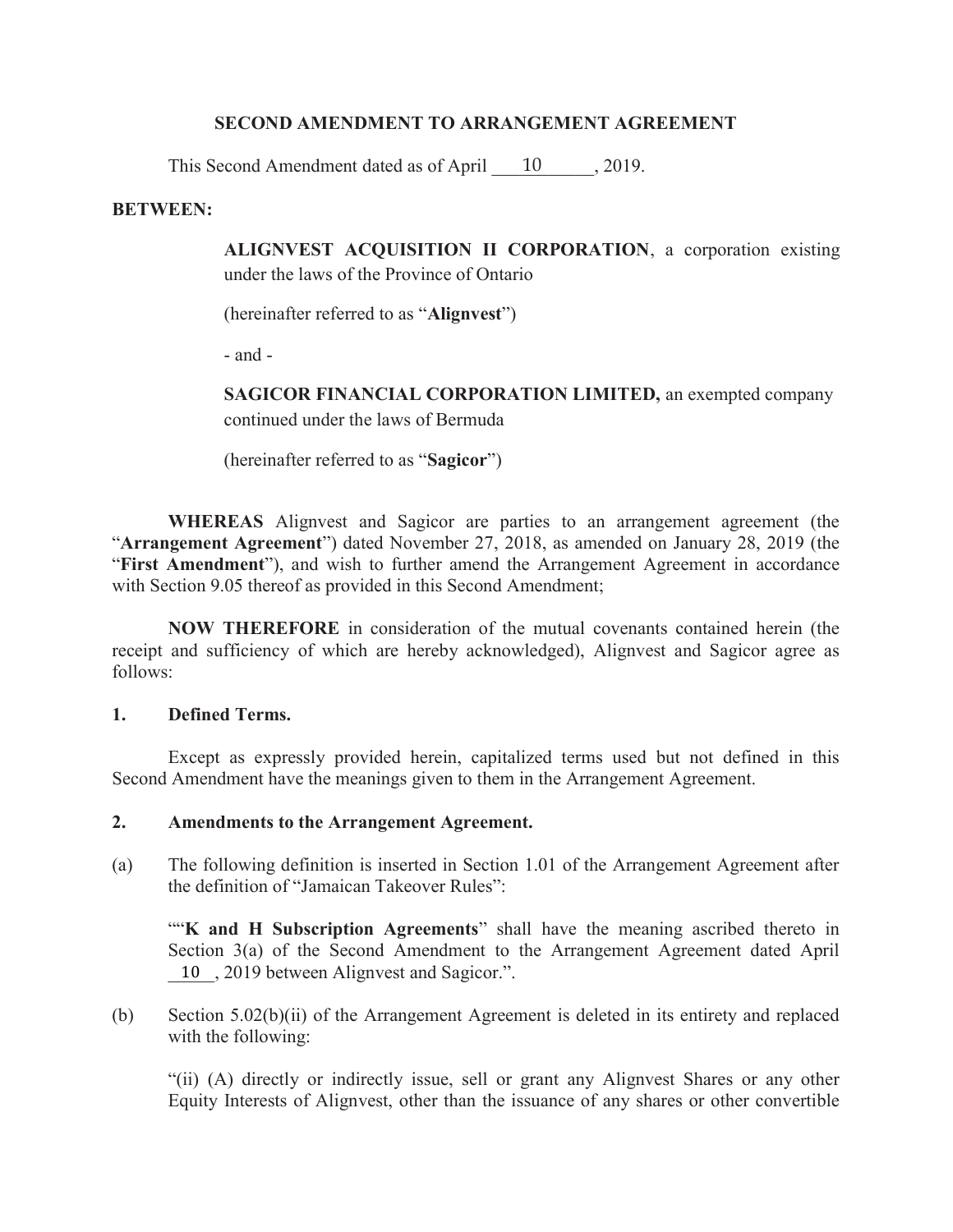securities in an amount up to the sum of (y) the aggregate amount of any default or failure to fund under any Forward Purchase Agreements entered into on or prior to the Effective Time and/or under the K and H Subscription Agreements and  $(z)$  the Redemption Replacement Amount, in accordance with the rules of the TSX applicable to SPACs, in each case, on terms acceptable to Sagicor, acting reasonably, and that result in gross proceeds to Alignvest of not less than Cdn. \$10.00 per issued share (provided that in the event of any such default (i) Alignvest shall use reasonable commercial efforts to seek to obtain additional debt or equity or other financing sufficient to restore Alignvest's cash level to offset such defaults or failures to fund, or make other appropriate arrangements to seek to complete the Sagicor Arrangement and (ii) Sagicor shall use reasonable commercial efforts to cooperate with Alignvest's efforts to seek to obtain such financing), (B) redeem, purchase or otherwise reacquire any issued and outstanding Alignvest Shares, except in connection with the redemption by Alignvest Shareholders of Class A Shares in accordance with the share terms and as described in the Final IPO Prospectus, or (C) split, combine or reclassify any Alignvest Shares, except as described in the Final IPO Prospectus;".

(c) Section 5.03 of the Arrangement Agreement is deleted in its entirety and replaced with the following:

"Section 5.03 Representation on Board of Directors. Each of Alignvest and Sagicor shall take all necessary actions such that at the Effective Time the Alignvest Board shall be comprised of the following directors: Dodridge Miller, Stephen McNamara, Sir Hilary Beckles, Peter Clarke, Stephen Facey, Monish Dutt and John Shettle (as nominees of Sagicor), and Mahmood Khimji, Timothy Hodgson, Reza Satchu, Rik Parkhill and Aviva Shneider (as nominees of AlignvestII LPand the parties to the K and H Subscription Agreements). If any such person is unable to serve for any reason the nominating party shall have the right to nominate a replacement".

- (d) Section 7.01(d) of the Arrangement Agreement is amended by adding at the end thereof "(or, if applicable pursuant to TSX procedures, within five (5) Business Days following the Effective Time).".
- (e) Section 8.02(b)(i) of the Arrangement Agreement, as amended pursuant to the First Amendment, is deleted in its entirety and replaced with the following:

"(i) the Effective Time shall not have occurred on or before November 30, 2019 (the "Outside Date"); provided that, if on the Outside Date any of the conditions set forth in Section 7.01(d), Section 7.01(f), Section 7.01(g), Section 7.01(h), Section 7.01(i) or Section 7.01(j) (to the extent relating to the matters set forth in Section 7.01(f), Section 7.01(g), Section 7.01(h) or Section 7.01(i)) shall not have been satisfied but all other conditions set forth in Article VII shall have been satisfied or waived (other than those conditions that by their terms are to be satisfied at the Effective Time, but provided that such conditions shall then be capable of being satisfied if the Effective Time were to occur on the Outside Date), then the Outside Date may be extended by either Party by delivery of written notice to the other Party to December 31, 2019 and such date shall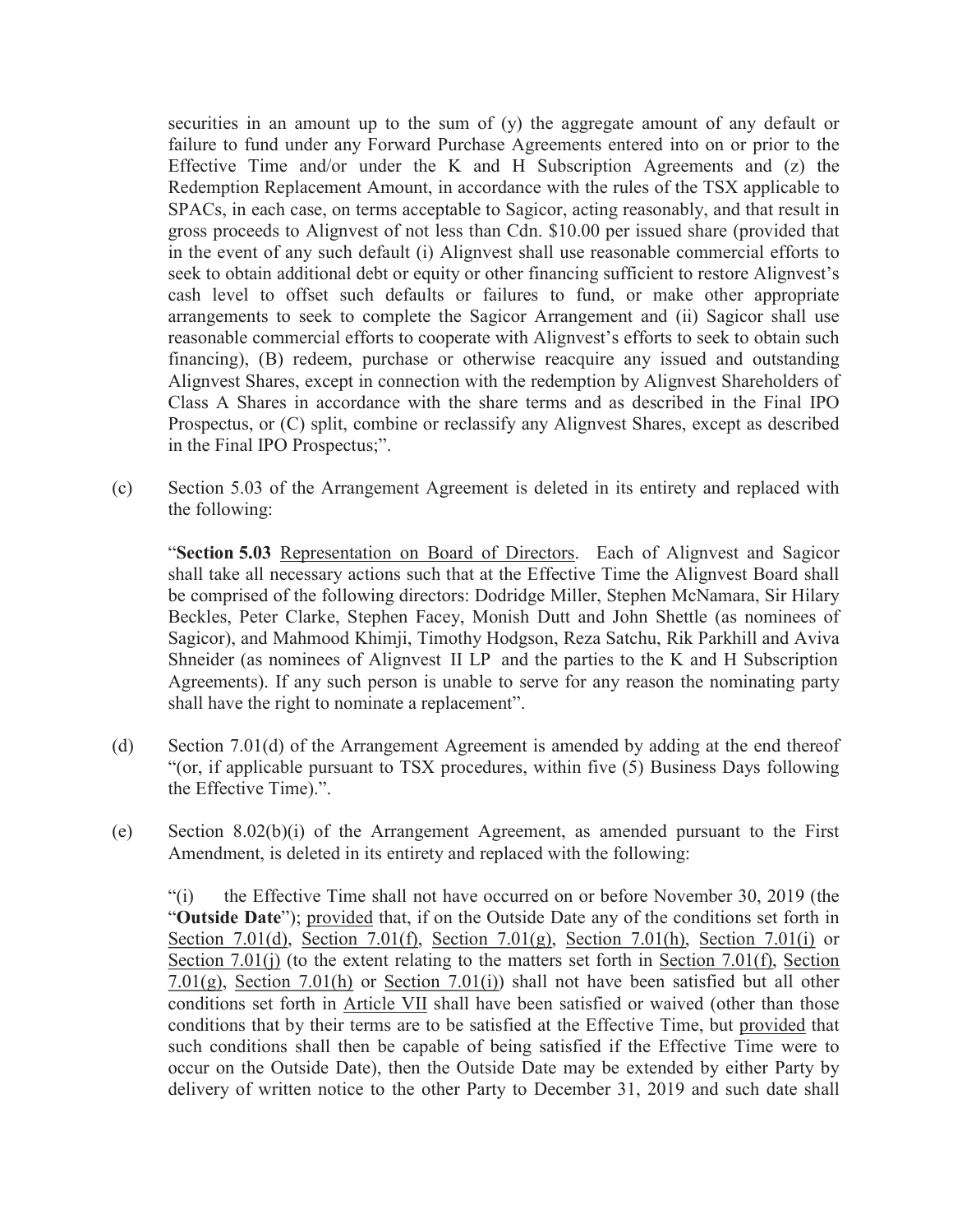become the Outside Date for purposes of this Agreement; and provided, further that, the right to terminate this Agreement pursuant to this Section 8.02(b)(i) shall not be available to any Party if the failure of the Effective Time to occur on or before the Outside Date is caused by a failure of such Party to perform any of its obligations under this Agreement required to be performed at or prior to the Effective Time and such action or failure to perform constitutes a breach in any material respect of this Agreement; or".

# 3. Other Agreements.

- (a) Sagicor acknowledges and agrees that, on or about the date hereof, Alignvest will enter into agreements with KGT Investments, LLC and HG Vora Capital Management LLC (the "K and H Subscription Agreements") pursuant to which such parties will, in addition to agreeing to acquire certain Alignvest Class B Shares from Alignvest II LP for nominal consideration, agree to subscribe for an aggregate amount of US\$120,000,000 of Alignvest Class B Shares, will be granted pre-emptive rights on the future issuance of securities in the capital of Alignvest (subject to certain restrictions) and will be granted nomination rights with respect to the nomination of directors to the Alignvest Board for consideration by shareholders (subject to certain restrictions), and that the entering into of the K and H Subscription Agreements shall not constitute a breach by Alignvest of any representation, warranty or covenant under the Arrangement Agreement.
- (b) The Parties acknowledge and agree that Alignvest II LP and Alignvest intend to enter into an agreement for the purposes of granting Alignvest II LP director nomination and participation rights similar to those rights granted in the K and H Subscription Agreements.
- (c) The Parties acknowledge that Alignvest Management Corporation and Sagicor have entered into an investment advisory and management agreement on or prior to the date hereof, and that the entering into of such agreement has satisfied the condition in Section 7.01(l) of the Arrangement Agreement.
- (d) The subscribers under the K and H Subscription Agreements shall, in respect of founders' Class B Shares acquired by them thereunder, be subject to the provisions of Section 6.06 and Section 7.03(f) in lieu of Alignvest II LP in respect of such founders' Class B Shares, to the same extent.
- (e) Each of Sagicor and Alignvest acknowledges and agrees that the minimum cash requirement in Section 7.03(e) of the Arrangement Agreement may be supplemented by, in addition to the sources of funds described therein, cash received by Alignvest pursuant to the K and H Subscription Agreements or any agreements to implement any transactions referred to in Section 5.02(b)(ii)(A) of the Arrangement Agreement, and that redemptions of Alignvest Class A Shares shall not constitute an Alignvest Material Adverse Effect or a Sagicor Material Adverse Effect (it being understood that the causes underlying such redemptions may be taken into account in determining whether an Alignvest Material Adverse Effect or a Sagicor Material Adverse Effect has occurred).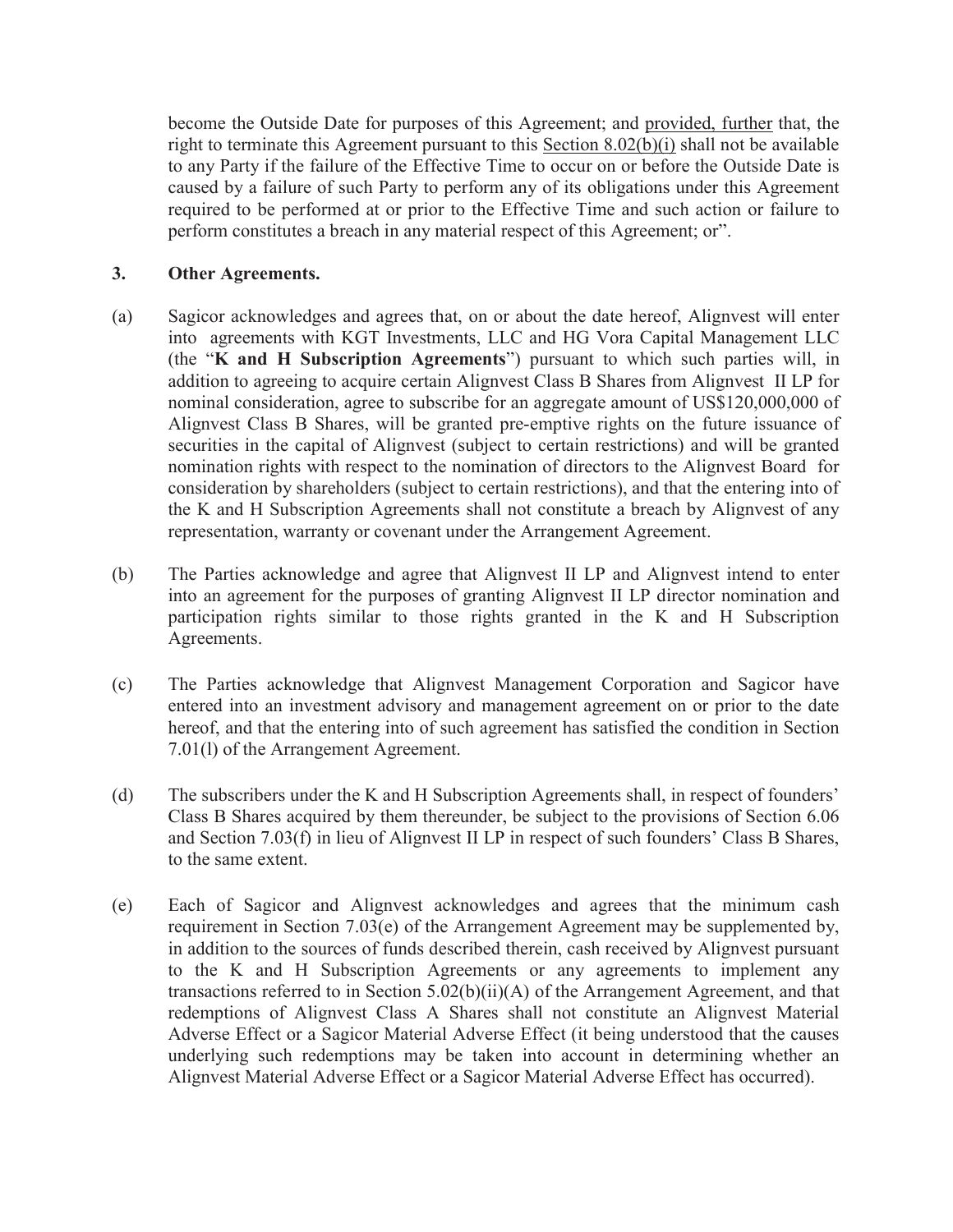#### 4. Reference to and Effect on Agreements.

On and after the date of this Second Amendment, any reference to "this Agreement" in the Arrangement Agreement and any reference to the Arrangement Agreement in any other agreements or documents will mean the original Arrangement Agreement as amended by the First Amendment and this Second Amendment. Except as specifically amended by this Second Amendment, the provisions of the Arrangement Agreement and the First Amendment shall remain in full force and effect.

### 5. Successors and Assigns.

This Second Amendment becomes effective when executed by Alignvest and Sagicor. After that time, it will be binding upon and (subject to the terms of the Arrangement Agreement) enure to the benefit of the Parties and their respective successors and permitted assigns.

# 6. Governing Law.

This Second Amendment shall be governed by and construed in accordance with Bermuda law.

# 7. Jurisdiction.

In relation to any Proceedings to enforce this Second Amendment or arising out of or in connection with this Second Amendment, each of the Parties irrevocably submits to the exclusive jurisdiction of the Bermuda or Ontario courts and waives any objection to Proceedings in such courts on the grounds of venue or on the grounds that the Proceedings have been brought in an inappropriate forum.

### 8. Counterparts; Facsimile and Electronic Signatures.

This Second Amendment may be executed in any number of counterparts, all of which shall be considered one and the same agreement and shall become effective when one or more counterparts have been signed by each of the Parties and delivered to the other Party. This Second Amendment or any counterpart may be executed and delivered by facsimile copies or delivered by electronic communications by PDF, each of which shall be deemed an original.

*[Remainder of page intentionally left blank. Signature page follows.]*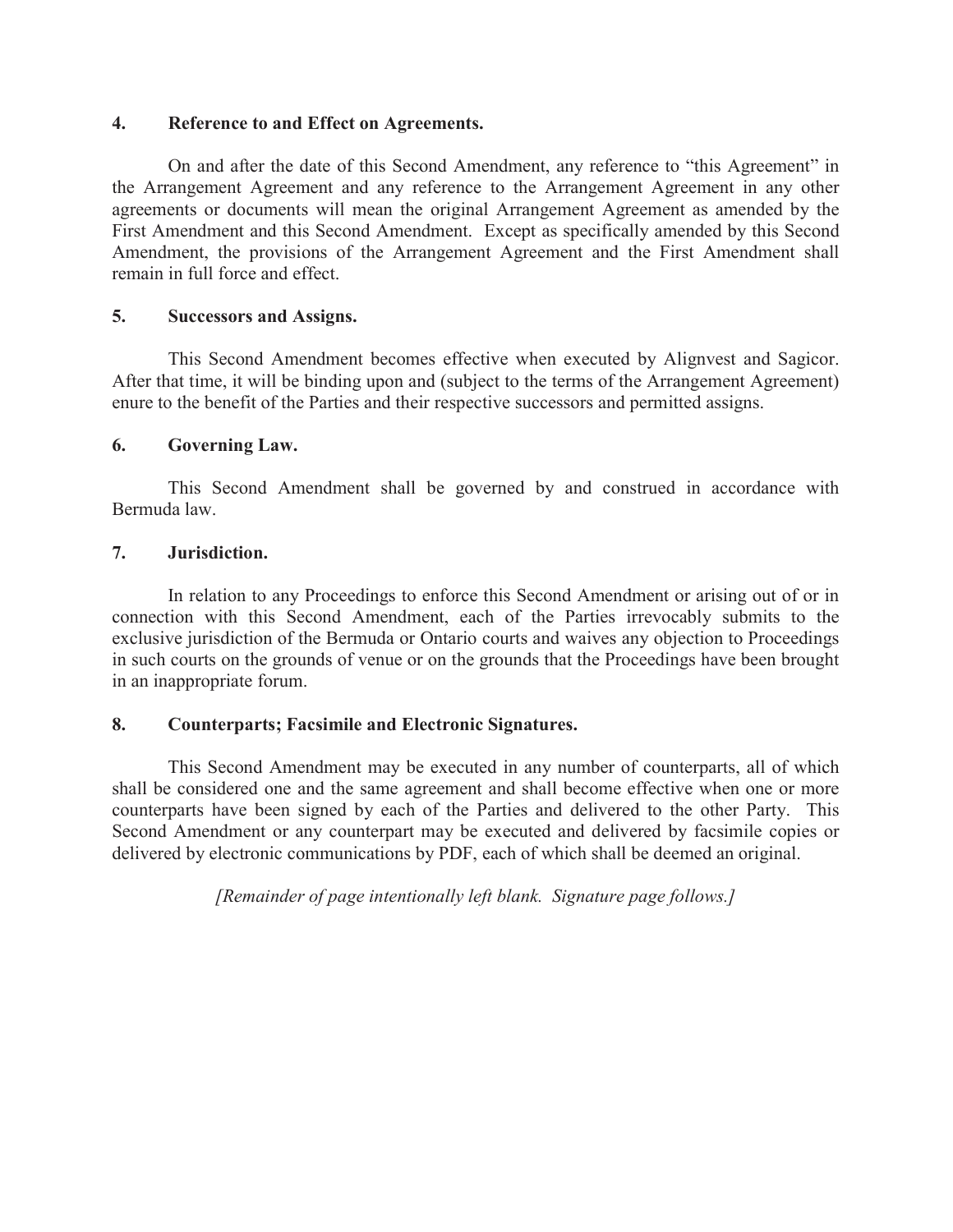The Parties have executed this Second Amendment as of the date first written above.

# ALIGNVEST ACQUISITION II **CORPORATION**

By:

Name: Reza Satchu Title: Chief Executive Officer

Hodgson

By:

Name: Timothy Hodgson Title: Chairman

# SAGICOR FINANCIAL CORPORATION LIMITED

By:

Name: Title:

*[Signature Page to Second Amendment to Arrangement Agreement]*